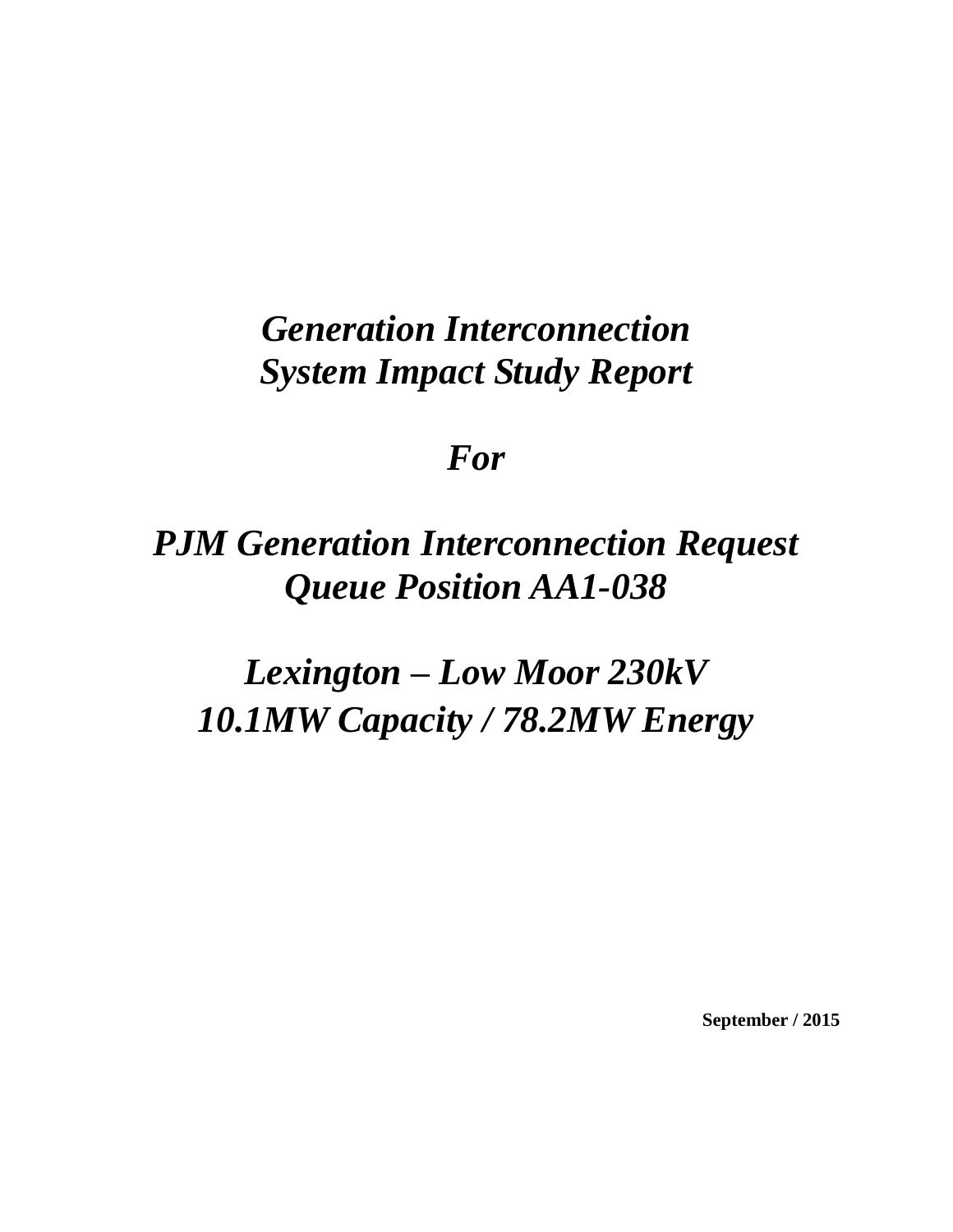## **Introduction**

This System Impact Study (SIS) has been prepared in accordance with the PJM Open Access Transmission Tariff, Section 205, as well as the System Impact Study Agreement between Rocky Forge Wind, LLC, the Interconnection Customer (IC) and PJM Interconnection, LLC (PJM), Transmission Provider (TP). The Interconnected Transmission Owner (ITO) is Virginia Electric and Power Company (VEPCO).

### **Preface**

The intent of the System Impact Study is to determine a plan, with approximate cost and construction time estimates, to connect the subject generation interconnection project to the PJM network at a location specified by the IC. As a requirement for interconnection, the IC may be responsible for the cost of constructing Network Upgrades, which are facility additions, or upgrades to existing facilities, that are needed to maintain the reliability of the PJM system. All facilities required for interconnection of a generation interconnection project must be designed to meet the technical specifications (on PJM web site) for the appropriate transmission owner.

In some instances an IC may not be responsible for 100% of the identified network upgrade cost because other transmission network uses, e.g. another generation interconnection or merchant transmission upgrade, may also contribute to the need for the same network reinforcement. The possibility of sharing the reinforcement costs with other projects may be identified in the Feasibility Study, but the actual allocation will be deferred until the System Impact Study is performed.

The System Impact Study estimates do not include the feasibility, cost, or time required to obtain property rights and permits for construction of the required facilities. The IC is responsible for the right of way, real estate, and construction permit issues. For properties currently owned by Transmission Owners, the costs may be included in the study.

## **General**

The IC has proposed a wind generating facility located south east of Daggers Springs, VA. The installed facilities will have a total capability of 78.2 MW with 10.1 MW of this output being recognized by PJM as capacity. The proposed in-service date for this project is 12/14/2017. **This study does not imply an ITO commitment to this in-service date.**

#### **Point of Interconnection**

AA1-038 will interconnect with the ITO transmission system via a new three breaker ring bus switching station that connects on to the Lexington – Low Moor 230kV transmission line.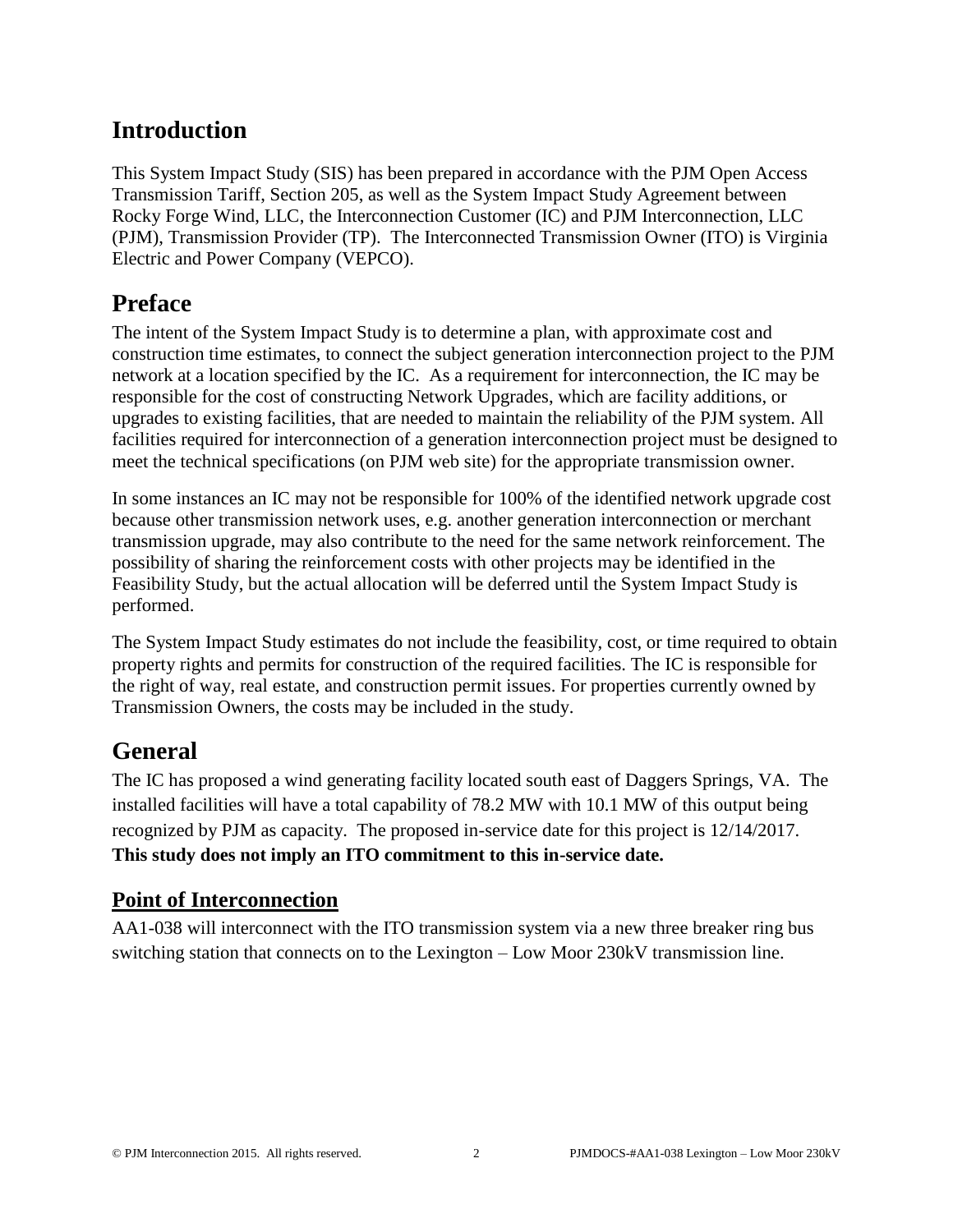## **Cost Summary**

The AA1-038 interconnection request will be responsible for the following costs:

| <b>Description</b>                              | <b>Total Cost</b> |
|-------------------------------------------------|-------------------|
| <b>Attachment Facilities</b>                    | 550,000           |
| <b>Direct Connection Network Upgrades</b>       | \$5,600,000       |
| Non Direct Connection Network Upgrades          | \$1,650,000       |
| Allocation for New System Upgrades              |                   |
| Contribution for Previously Identified Upgrades |                   |
| <b>Total Costs</b>                              | \$7,800,000       |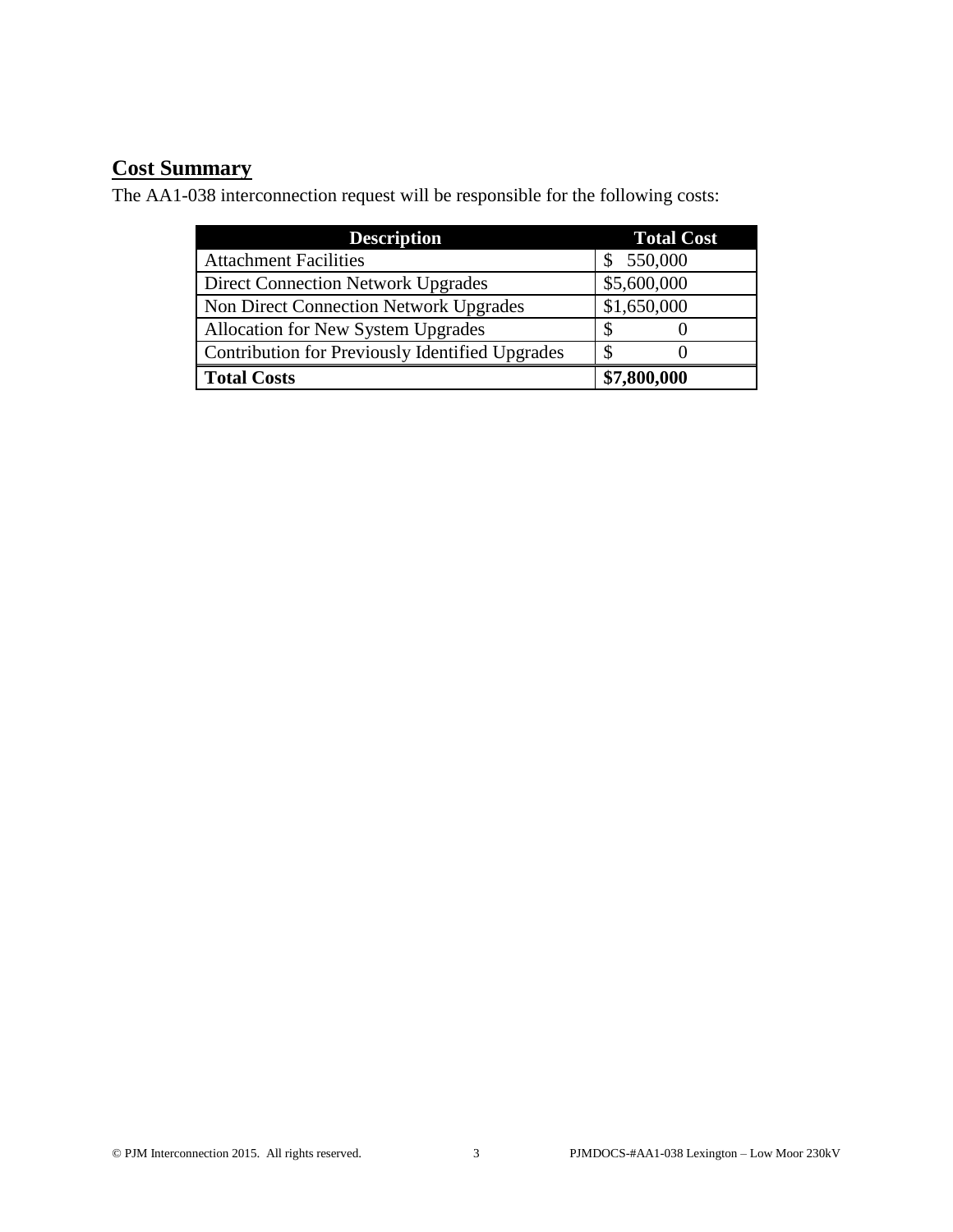## **Attachment Facilities**

Generation Substation: Install metering and associated protection equipment. Estimated Cost \$550,000.

The estimated total cost of the Attachment Facilities is \$550,000 and is based on the IC building any attachment transmission line to the proposed interconnection substation. These preliminary cost estimates are based on typical engineering costs. A more detailed engineering cost estimates are normally done when the IC provides an exact site plan location for the generation substation during the Facility Study phase. These costs do not include CIAC Tax Gross-up. The single line is shown below in Attachment 1.

## **Direct Connection Cost Estimate**

Substation: The proposed interconnection substation will consist of a three breaker 230 kV ring bus station which will be adjacent to the existing transmission line but not located in the existing Right-of-Way. The estimated cost of this work scope is \$5,600,000. It is estimated to take 18- 24 months to complete this work after execution of the ISA and ICSA.

## **Non-Direct Connection Cost Estimate**

Transmission: Install a transmission backbone structure to cut the existing 230kV line and loop it into the new AA1-038 230 kV Switching Substation. The estimated cost of this work scope is \$1,650,000.

Remote Terminal Work: During the Facilities Study, ITO's System Protection Engineering Department will review transmission line protection as well as anti-islanding required to accommodate the new generation and interconnection substation. System Protection Engineering will determine the minimal acceptable protection requirements to reliably interconnect the proposed generating facility with the transmission system. The review is based on maintaining system reliability by reviewing ITO's protection requirements with the known transmission system configuration which includes generating facilities in the area. This review may determine that transmission line protection and communication upgrades are required at remote substations.

## **Interconnection Customer Requirements**

ITO's Facility Connection Requirements as posted on PJM's website [http://www.pjm.com/~/media/planning/plan-standards/private-dominion/facility-connection](http://www.pjm.com/~/media/planning/plan-standards/private-dominion/facility-connection-requirements1.ashx)[requirements1.ashx](http://www.pjm.com/~/media/planning/plan-standards/private-dominion/facility-connection-requirements1.ashx)

## **Revenue Metering and SCADA Requirements**

#### **PJM Requirements**

The Interconnection Customer will be required to install equipment necessary to provide Revenue Metering (KWH, KVARH) and real time data (KW, KVAR) for IC's generating Resource. See PJM Manuals M-01 and M-14D, and PJM Tariff Sections 24.1 and 24.2.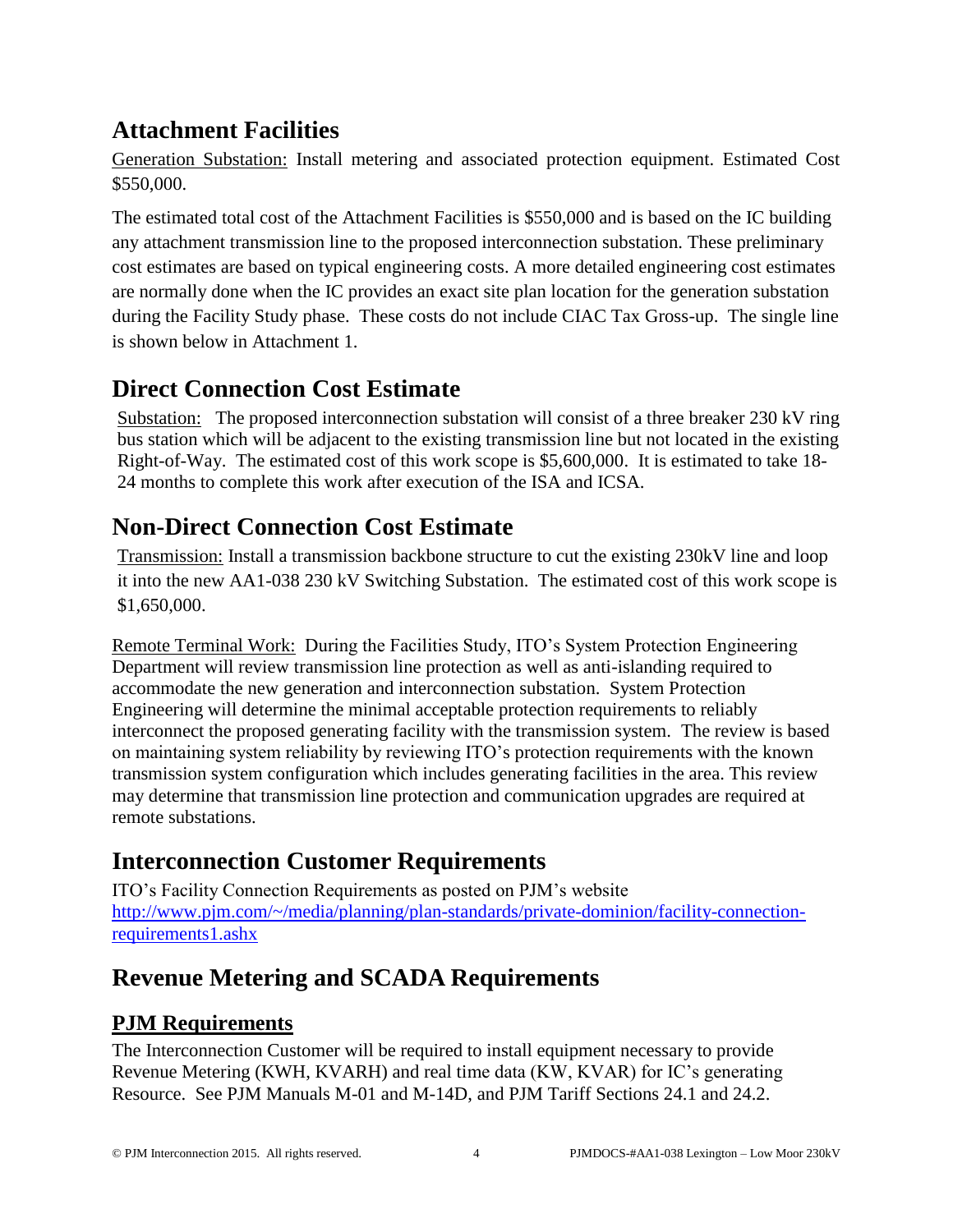#### **Interconnected Transmission Owner Requirements**

Metering and SCADA/Communication equipment must meet the requirements outlined in section 3.1.6 Metering and Telecommunications of ITO's Facility Connection Requirement NERC Standard FAC-001 which is publically available at www.dom.com.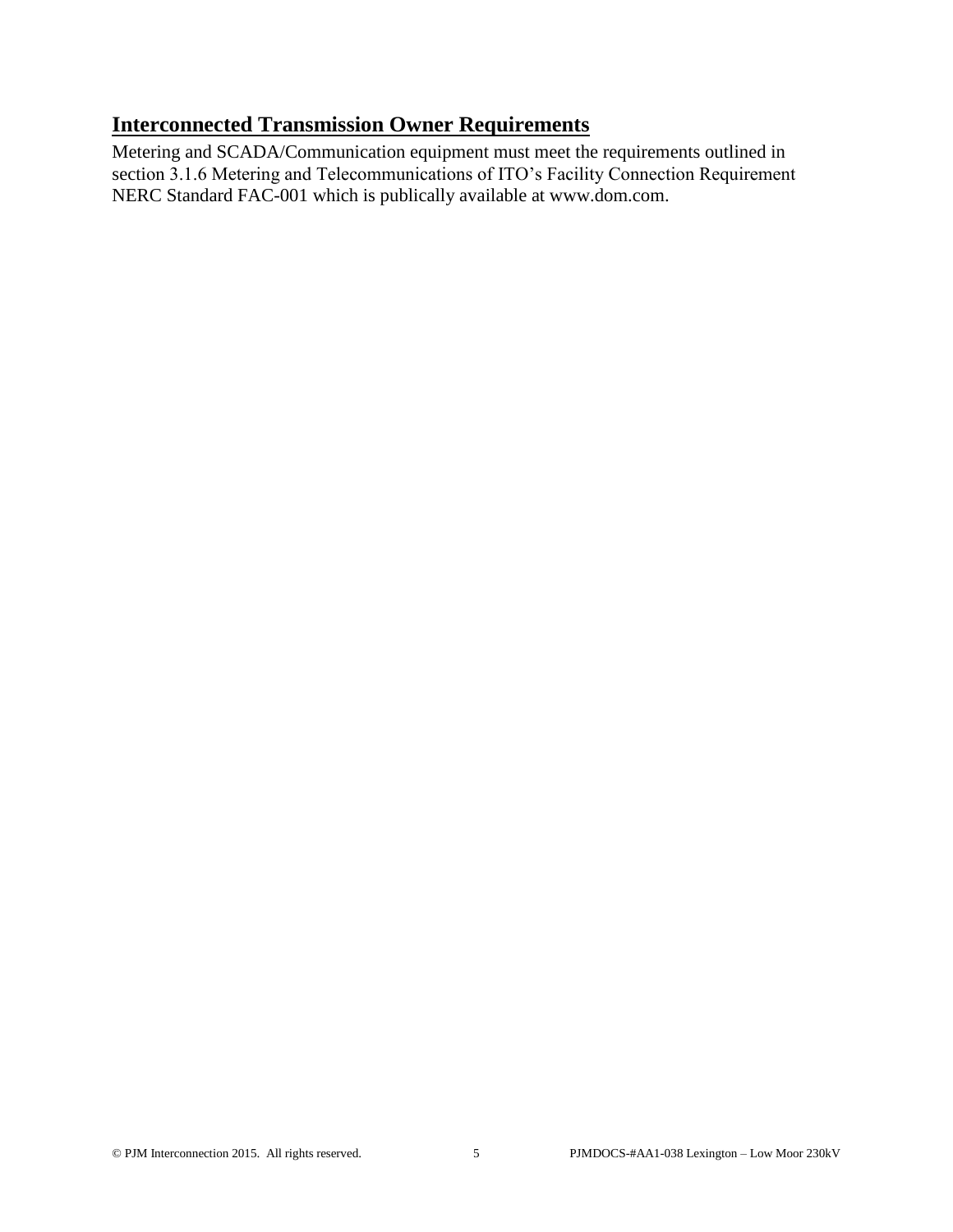## **Network Impacts**

The Queue Project AA1-038 was studied as a 78.2 MW (Capacity 10.1 MW) injection as a tap of the Lexington – Lowmoor 230 kV line in the ITO area. Project AA1-038 was evaluated for compliance with applicable reliability planning criteria (PJM, NERC, NERC Regional Reliability Councils, and Transmission Owners). Project AA1-038 was studied with a commercial probability of 100%. Potential network impacts were as follows:

## **Summer Peak Analysis – 2018**

#### **Generator Deliverability**

*(Single or N-1 contingencies for the Capacity portion only of the interconnection)*

None

#### **Multiple Facility Contingency**

*(Double Circuit Tower Line contingencies were studied for the full energy output. The contingencies of Line with Failed Breaker and Bus Fault is performed for the Impact Study.)*

None

#### **Short Circuit**

*(Summary of impacted circuit breakers)*

New circuit breakers found to be over-duty:

None

Contributions to previously identified circuit breakers found to be over-duty:

None

#### **Contribution to Previously Identified Overloads**

*(This project contributes to the following contingency overloads, i.e. "Network Impacts", identified for earlier generation or transmission interconnection projects in the PJM Queue)*

None

#### **Steady-State Voltage Requirements**

*(Summary of the VAR requirements based upon the results of the steady-state voltage studies)*

None

#### **Stability and Reactive Power Requirement for Low Voltage Ride Through**

*(Summary of the VAR requirements based upon the results of the dynamic studies)*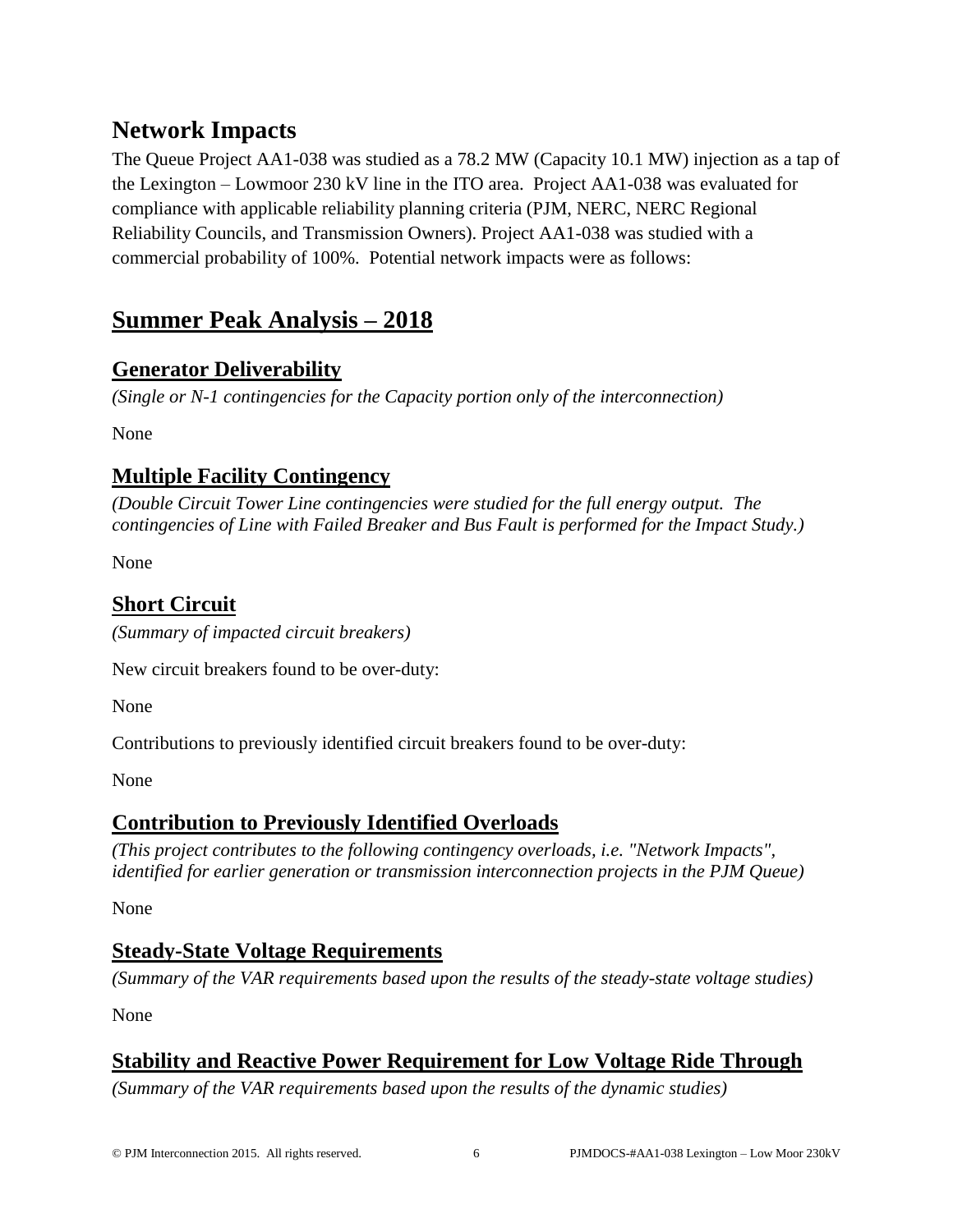None

#### **New System Reinforcements**

*(Upgrades required to mitigate reliability criteria violations, i.e. Network Impacts, initially caused by the addition of this interconnection request)*

None

#### **Contribution to Previously Identified System Reinforcements**

*(Overloads initially caused by prior Queue positions with additional contribution to overloading by this project. This project may have a % allocation cost responsibility which is calculated and reported for the Impact Study)*

None

#### **Potential Congestion due to Local Energy Deliverability**

*PJM also studied the delivery of the energy portion of this interconnection request. Any problems identified below are likely to result in operational restrictions to the project under study. The IC can proceed with network upgrades to eliminate the operational restriction at their discretion by submitting a Merchant Transmission Interconnection request.*

*Note: Only the most severely overloaded conditions are listed below. There is no guarantee of full delivery of energy for this interconnection request by resolving only the conditions listed in this section. With a Transmission Interconnection Request, a subsequent analysis will be performed which shall study all overload conditions associated with the overloaded element(s) identified.* 

None

#### **Light Load Analysis - 2018**

None

#### **ITO Analysis**

ITO assessed the impact of the proposed Queue Project #AA1-038 interconnection of 78.2 MW of energy (Capacity 10.2 MW) for compliance with reliability criteria on ITO's Transmission System. The system was assessed using the summer 2018 RTEP case provided to ITO by PJM. When performing a generation analysis, ITO's main analysis will be load flow study results under single contingency and multiple facility contingency (both normal and stressed system conditions). ITO Criteria considers a transmission facility overloaded if it exceeds 94% of its emergency rating under normal and stressed system conditions. A full listing of ITO's Planning Criteria and interconnection requirements can be found in the ITO's Facility Connection Requirements which are publicly available at: [http://www.dom.com.](http://www.dom.com/)

The results of these studies evaluate the system under a limited set of operating conditions and do not guarantee the full delivery of the capacity and associated energy of this proposed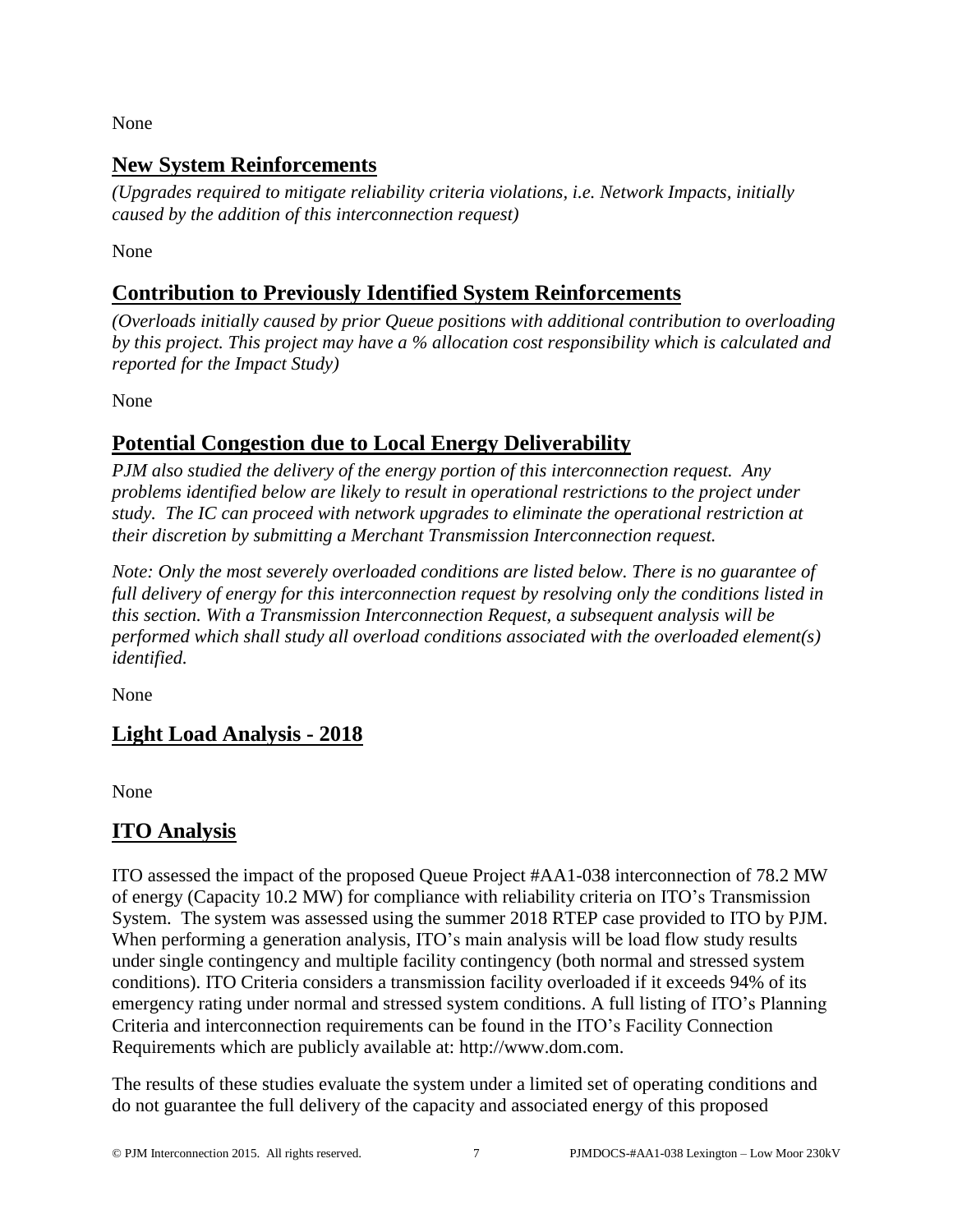interconnection request under all operating conditions. NERC Planning and Operating Reliability Criteria allow for the re-dispatch of generating units to resolve projected and actual deficiencies in real time and planning studies. Specifically NERC Category C Contingency Conditions ( Bus Fault, Tower Line, N-1-1, and Stuck Breaker scenarios) allow for re-dispatch of generating units to resolve potential reliability deficiencies. For ITO Planning Criteria the re-dispatch of generating units for these contingency conditions is allowed as long as the projected loading does not exceed 100% of a facility Load Dump Rating.

As part of its generation impact analysis ITO routinely evaluates the impact that a proposed new generation resource will have under maximum generation conditions, stress system conditions and import/export system conditions. The results of these studies are discussed in more detail below.

Category B Analysis (Single Contingency):

- System Normal No deficiencies identified
- Critical System Condition (No Surry 230 kV Unit) No deficiencies identified.
- Category C Analysis: (Multiple Facility Contingency)
- Bus Fault No deficiencies identified
- Line Stuck Breaker No deficiencies identified
- Tower Line No deficiencies identified

As part of its generation impact analysis ITO routinely evaluates the impact that a proposed new generation resource (greater than 20 MW) will have under maximum generation conditions, stress system conditions and import/export system conditions. Since the proposed facility capacity is less than 20 MW these studies are not needed.

#### **Affected System Analysis & Mitigation**

#### **Duke Energy:**

None